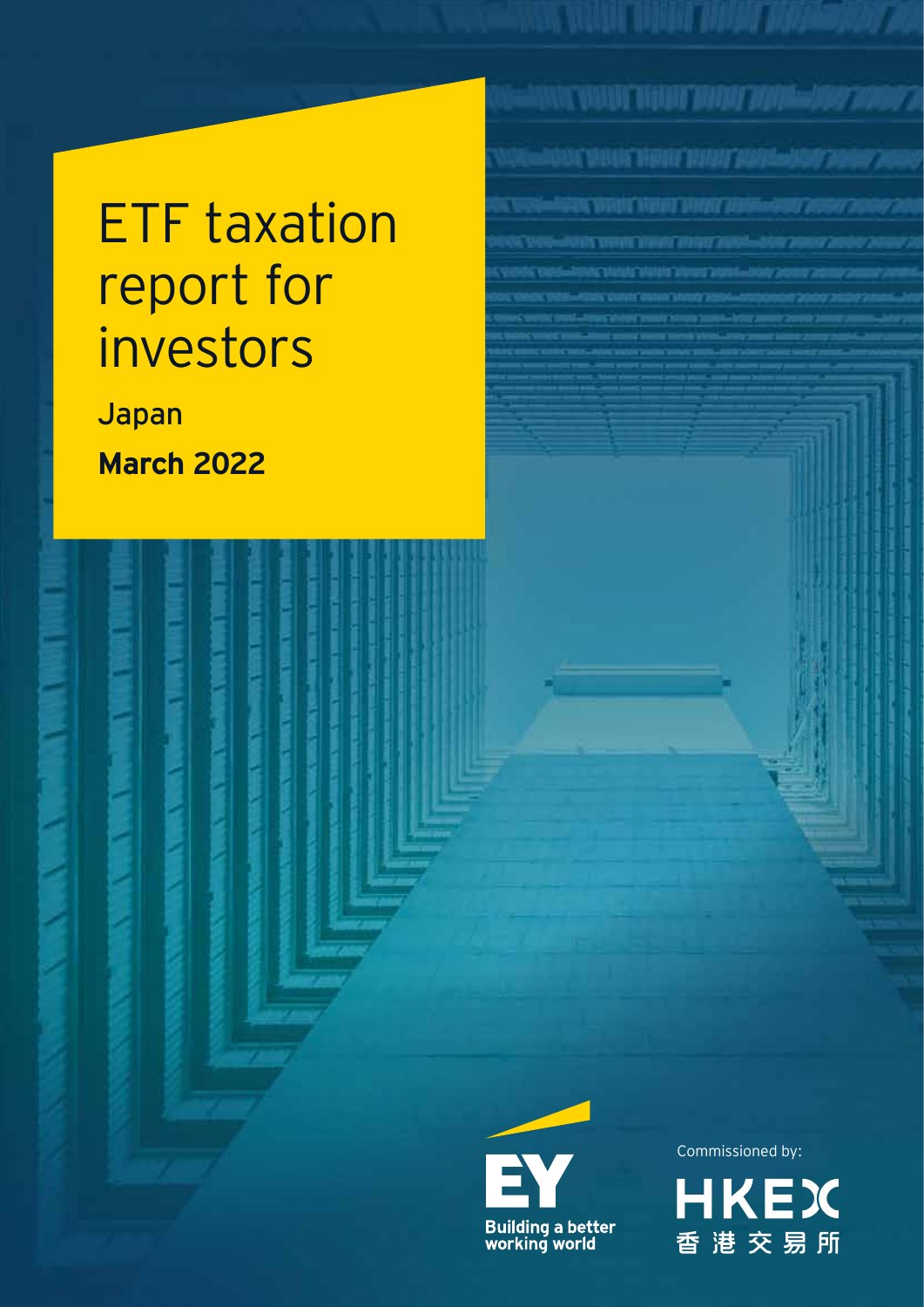# **Introduction**

Exchange Traded Funds (ETFs) continue to gain popularity by investors as an efficient mechanism to gain a broad array of desired market access. While return on investment (ROI) is a key priority, costs play an important role in maximizing ROI. One significant yet lesser understood cost with investing in ETFs is taxation. This is especially true for any cross-border investments which are normally subject to multiple instances of taxation.

In this Report, EY teams examine the impact of different types of ETFs on Japan-based investor returns across key markets, ETF types and domiciles.

# Types of ETFs compared

Common forms of ETFs compared in this Report include the following:

# **Hong Kong ETF** Hong Kong unit trust

authorized by the Securities and Futures Commission of Hong Kong.

# **Luxembourg ETF**

Capital company constituted as a Société d'Investissement à Capital Variable (SICAV)/ Société d'Investissement à Capital Fixe (SICAF).

#### **Irish ETF**

Irish Collective Assetmanagement Vehicle (ICAV) authorized as an Undertaking for Collective Investment in Transferable Securities (UCITS).

**US ETF**

Illustration using MSCI China Index ETFs:

Regulated Investment Company and satisfies specific requirements.

#### **Japanese ETF**

Securities investment trust under Act on Investment Trusts and Investment Corporations in Japan.

# General basis of preparation

- 1. This Report is general in nature.
- 2. It does not consider any transfer taxes such as stamp duty.
- 3. It considers only income tax/WHT effect on dividend and interest income received by the ETFs, and excludes capital gains tax or tax on trading profits/losses.
- 4. The distribution from ETFs are considered to be normal dividend and/or distribution (practically subject to local variances).
- 5. All investors are institutional corporate investors and tax residents in their domicile location(s), and subject to standard corporate income tax rate. Individual circumstances have not been considered.
- 6. To the extent domestic unilateral tax credit is available and considered, it is assumed that the necessary criteria are satisfied and the available tax credit will be within the prescribed limit.
- 7. Some jurisdictions may have regulatory restrictions on cross-border investments. Investors should seek separate legal and regulatory advice in this regard as this Report focuses solely on the potential tax implications of investing into different types of ETFs.
- 8. It does not consider any EU non-discrimination directives or relevant rules.

# Multiple instances of taxation on ETFs

An investor's ETF returns can generally be subject to tax at three levels:



This Report is prepared for informational purposes and supported by the ETF Tax Calculator. It sets out the key summary of the preparation basis as well as underlying assumptions. For more details, please visit: www.hkex.com.hk/ETFTaxCalculator.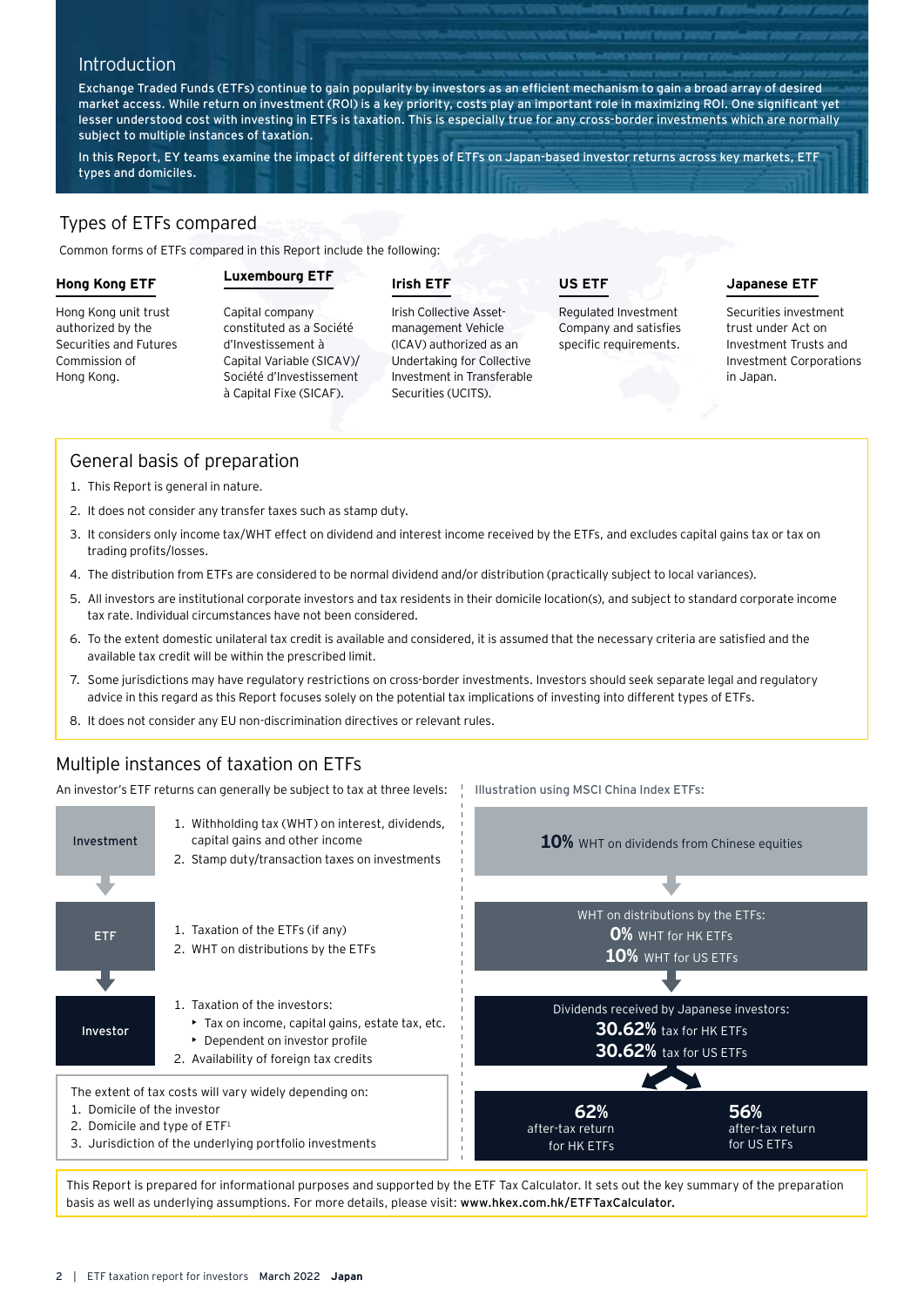# Japanese investor after-tax returns compared

Figure 1 below depicts the percentage of expected after-tax return for institutional corporate investors from investing into different domiciled ETFs which seek to track the investment results of the same selected single market equity index. It is assumed that different domiciled ETFs tracking the same index would generate the same ETF distribution before all level of taxes<sup>2</sup>.

#### Figure 1. Single market equity indices<sup>3</sup>



# Consider total cost of ownership (TCO) including tax

This Report provides evidence that significant differences can arise in after-tax returns for ETFs domiciled in different jurisdictions. However, tax should not be the only consideration in ETF selection. Investors should evaluate ETF investment costs in the context of the TCO, including but not limited to bid-ask spread, broker commissions, total expense ratio and taxation. For more details about TCO, please read the *ETF Total Cost of Ownership primer* in the HKEX ETF webpage.

# Why Hong Kong ETFs?

Hong Kong domiciled ETFs have traditionally been recognized for their unique access to the domestic market of Mainland China. However, with the HKEX now carrying more than 140 ETFs and Leveraged and Inverse Products representing a wide range of global products, investors now have an enhanced ability to use Hong Kong ETFs to achieve their desired market exposures.

Furthermore, Hong Kong's ETF market, as a regional issuing and trading hub of ETFs, is seeing deepening liquidity driven by a continuously enhancing market structure. This translates into narrower bid-ask spread and lower trading cost for investors seeking to gain exposure to Asia and beyond via Hong Kong ETFs.

Investors can also benefit from lower tracking difference, which is a component of TCO, by trading Asia underlyings in the Asian time zone with Hong Kong ETFs as they can react to events occurring in Asia more timely.

Hong Kong ETFs may offer a tax-efficient, low-cost vehicle for investors to access a diverse range of asset classes and markets.

To learn more about Hong Kong ETFs, please visit the HKEX ETF webpage www.hkex.com.hk/etp.

To see the after-tax returns comparison on more indices, please visit: www.hkex.com.hk/ETFTaxCalculator.

#### Notes:

- 1. Especially important because this should have an impact on the following:
	- The applicable WHT rate at both the investment and investor levels
	- The applicable taxes at the ETF level
	- Access to any available tax treaty benefits
- 2. This includes portfolio level, ETF level and investor level, and does not take into account any fees to intermediates.
- 3. This Report is prepared based on the index constituents data and the applicable tax rates as of 31 December 2021. The index constituents data is provided by MSCI. For MSCI indices, the jurisdiction classification is generally determined by the company's location of incorporation and the primary listing of its securities.